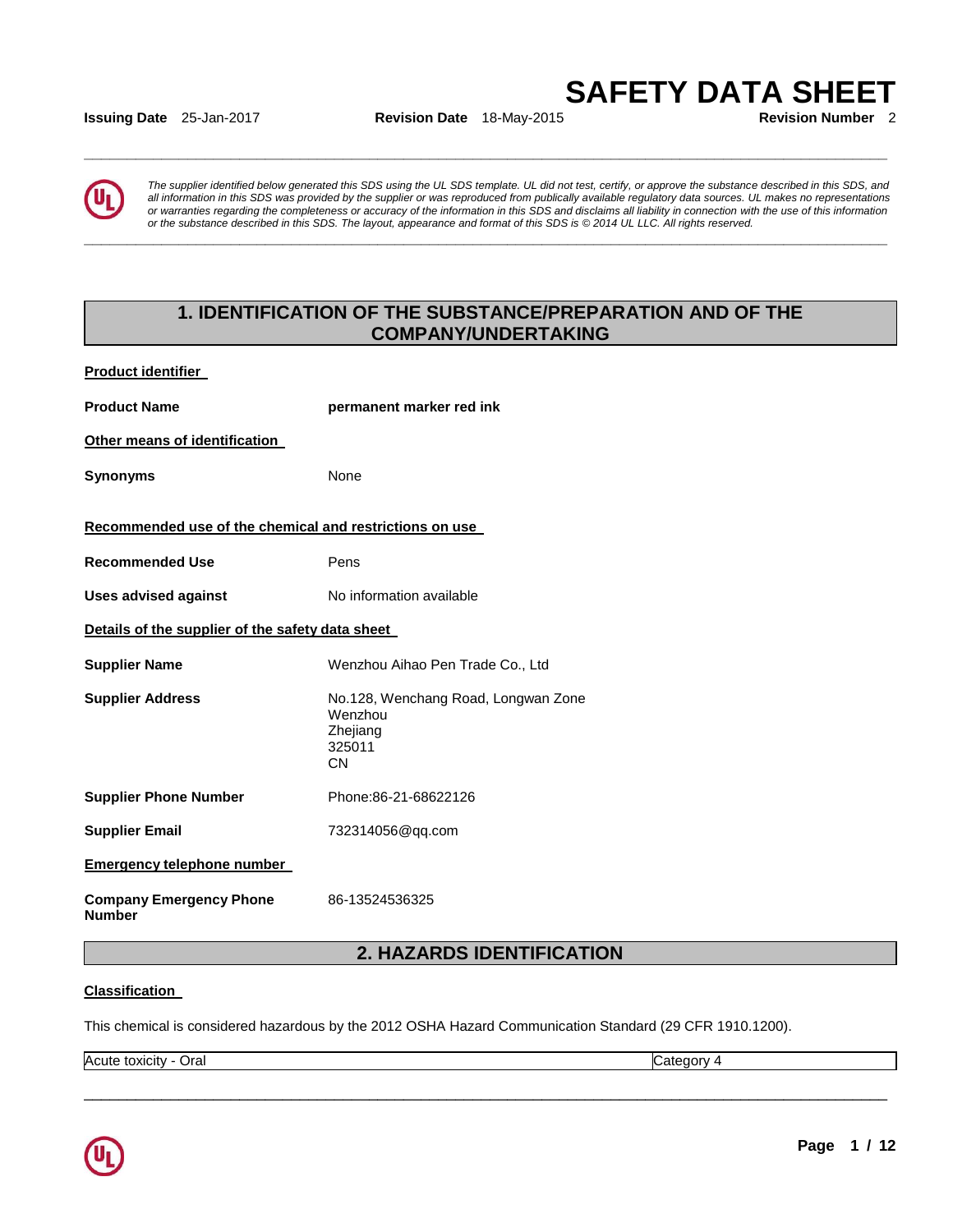| Serious eye damage/eye irritation                     |           |
|-------------------------------------------------------|-----------|
| Germ<br>⊦cell mutaɑenicitv                            | ∵ategorv  |
| Specific target organ<br>i toxicity (single exposure) | ∵ategorvٽ |

 $\overline{\phantom{a}}$  ,  $\overline{\phantom{a}}$  ,  $\overline{\phantom{a}}$  ,  $\overline{\phantom{a}}$  ,  $\overline{\phantom{a}}$  ,  $\overline{\phantom{a}}$  ,  $\overline{\phantom{a}}$  ,  $\overline{\phantom{a}}$  ,  $\overline{\phantom{a}}$  ,  $\overline{\phantom{a}}$  ,  $\overline{\phantom{a}}$  ,  $\overline{\phantom{a}}$  ,  $\overline{\phantom{a}}$  ,  $\overline{\phantom{a}}$  ,  $\overline{\phantom{a}}$  ,  $\overline{\phantom{a}}$ 

#### **GHS Label elements, including precautionary statements**

#### **Emergency Overview**

| <b>Signal word</b>                                                            | <b>Danger</b>                                                             |      |         |
|-------------------------------------------------------------------------------|---------------------------------------------------------------------------|------|---------|
| <b>Hazard Statements</b><br>Harmful if swallowed<br>Causes serious eye damage | Suspected of causing genetic defects<br>May cause drowsiness or dizziness |      |         |
|                                                                               |                                                                           |      |         |
| Appearance                                                                    | <b>Physical state</b> Solid<br>Red                                        | Odor | Alcohol |

#### **Precautionary Statements - Prevention**

Obtain special instructions before use Do not handle until all safety precautions have been read and understood Use personal protective equipment as required Wash face, hands and any exposed skin thoroughly after handling Do not eat, drink or smoke when using this product Avoid breathing dust/fume/gas/mist/vapors/spray Use only outdoors or in a well-ventilated area

#### **Precautionary Statements - Response**

IF exposed or concerned: Get medical advice/attention

#### **Eyes**

IF IN EYES: Rinse cautiously with water for several minutes. Remove contact lenses, if present and easy to do. Continue rinsing Immediately call a POISON CENTER or doctor/physician

\_\_\_\_\_\_\_\_\_\_\_\_\_\_\_\_\_\_\_\_\_\_\_\_\_\_\_\_\_\_\_\_\_\_\_\_\_\_\_\_\_\_\_\_\_\_\_\_\_\_\_\_\_\_\_\_\_\_\_\_\_\_\_\_\_\_\_\_\_\_\_\_\_\_\_\_\_\_\_\_\_\_\_\_\_\_\_\_\_\_\_\_\_

#### **Inhalation**

IF INHALED: Remove victim to fresh air and keep at rest in a position comfortable for breathing

#### **Ingestion**

IF SWALLOWED: Call a POISON CENTER or doctor/physician if you feel unwell Rinse mouth

### **Precautionary Statements - Storage**

Store locked up Store in a well-ventilated place. Keep container tightly closed

#### **Precautionary Statements - Disposal**

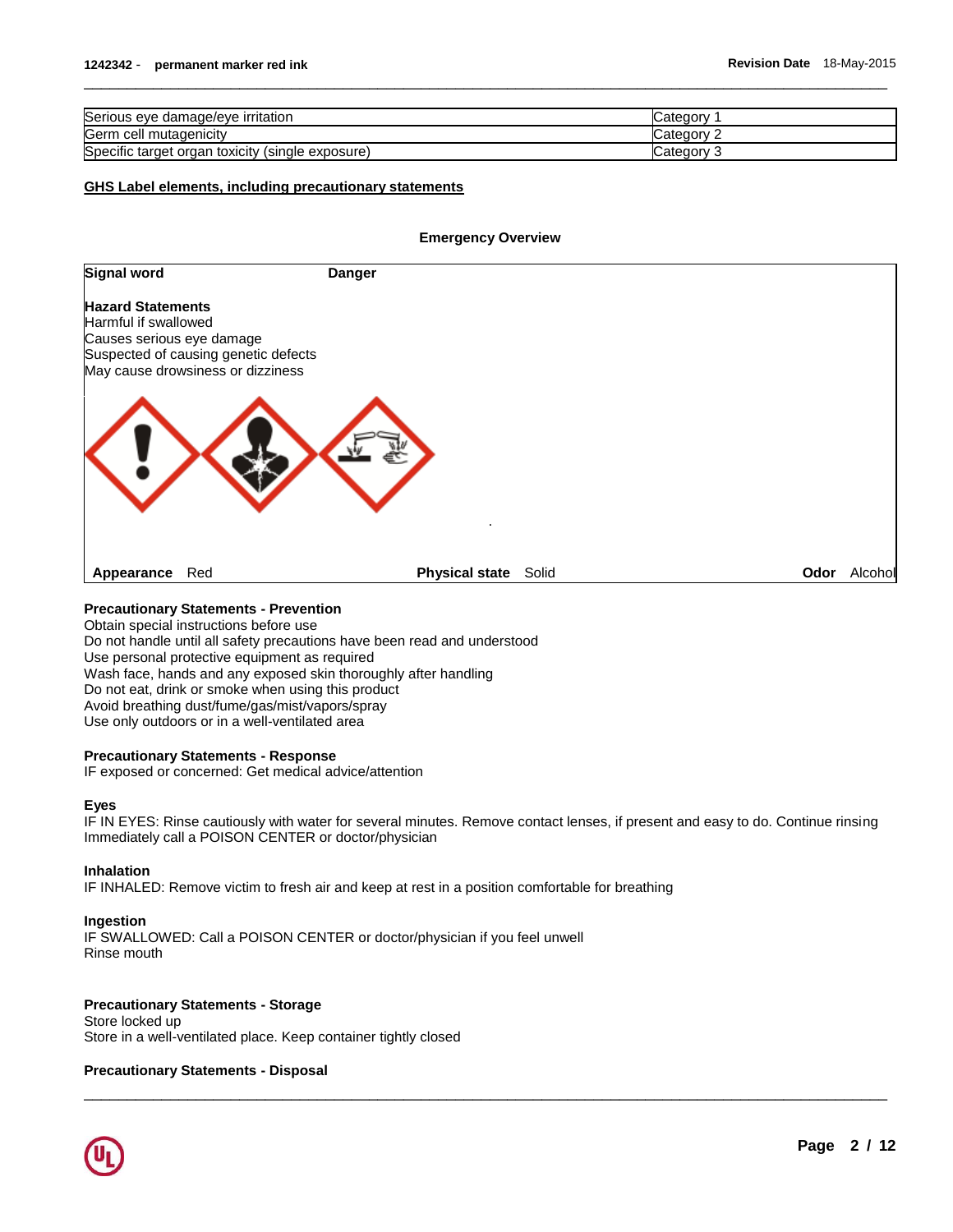Dispose of contents/container to an approved waste disposal plant

#### **Hazards not otherwise classified (HNOC)**

Not applicable

#### **Unknown Toxicity**

6 % of the mixture consists of ingredient(s) of unknown toxicity

#### **Other information**

.

Causes mild skin irritation Toxic to aquatic life with long lasting effects

#### **Interactions with Other Chemicals**

Use of alcoholic beverages may enhance toxic effects.

## **3. COMPOSITION/INFORMATION ON INGREDIENTS**

 $\overline{\phantom{a}}$  ,  $\overline{\phantom{a}}$  ,  $\overline{\phantom{a}}$  ,  $\overline{\phantom{a}}$  ,  $\overline{\phantom{a}}$  ,  $\overline{\phantom{a}}$  ,  $\overline{\phantom{a}}$  ,  $\overline{\phantom{a}}$  ,  $\overline{\phantom{a}}$  ,  $\overline{\phantom{a}}$  ,  $\overline{\phantom{a}}$  ,  $\overline{\phantom{a}}$  ,  $\overline{\phantom{a}}$  ,  $\overline{\phantom{a}}$  ,  $\overline{\phantom{a}}$  ,  $\overline{\phantom{a}}$ 

| <b>Chemical name</b>                   | <b>CAS No</b>       | Weight-%  | <b>Trade Secret</b> |
|----------------------------------------|---------------------|-----------|---------------------|
| Third Party Formulation (TP # 1196602) | <b>Trade Secret</b> | $30 - 60$ |                     |
| Third Party Formulation (TP # 1196602) | Trade Secret        | $15 - 40$ |                     |
| Third Party Formulation (TP # 1196602) | Trade Secret        | $3 - 7$   |                     |
| Third Party Formulation (TP # 1196602) | <b>Trade Secret</b> | $1 - 5$   |                     |
| Third Party Formulation (TP # 1196602) | Trade Secret        | 1 - 5     |                     |

\*The exact percentage (concentration) of composition has been withheld as a trade secret

## **4. FIRST AID MEASURES**

#### **First aid measures**

| <b>General Advice</b>              | Immediate medical attention is required. Show this safety data sheet to the doctor in<br>attendance.                                                                                                                                                                    |
|------------------------------------|-------------------------------------------------------------------------------------------------------------------------------------------------------------------------------------------------------------------------------------------------------------------------|
| Eye contact                        | Rinse immediately with plenty of water, also under the eyelids, for at least 15 minutes. Keep<br>eye wide open while rinsing. Remove contact lenses, if present and easy to do. Continue<br>rinsing. Do not rub affected area. Seek immediate medical attention/advice. |
| <b>Skin contact</b>                | Wash with soap and water.                                                                                                                                                                                                                                               |
| <b>Inhalation</b>                  | Remove to fresh air. Get medical attention immediately if symptoms occur.                                                                                                                                                                                               |
| Ingestion                          | Rinse mouth immediately and drink plenty of water. Never give anything by mouth to an<br>unconscious person. Do NOT induce vomiting. Call a physician.                                                                                                                  |
| Self-protection of the first aider | Avoid contact with skin, eyes or clothing. Use personal protective equipment as required.<br>Wear personal protective clothing (see section 8).                                                                                                                         |

**Most important symptoms and effects, both acute and delayed**

**Most Important Symptoms and** Burning sensation. Inhalation of high vapor concentrations may cause symptoms like

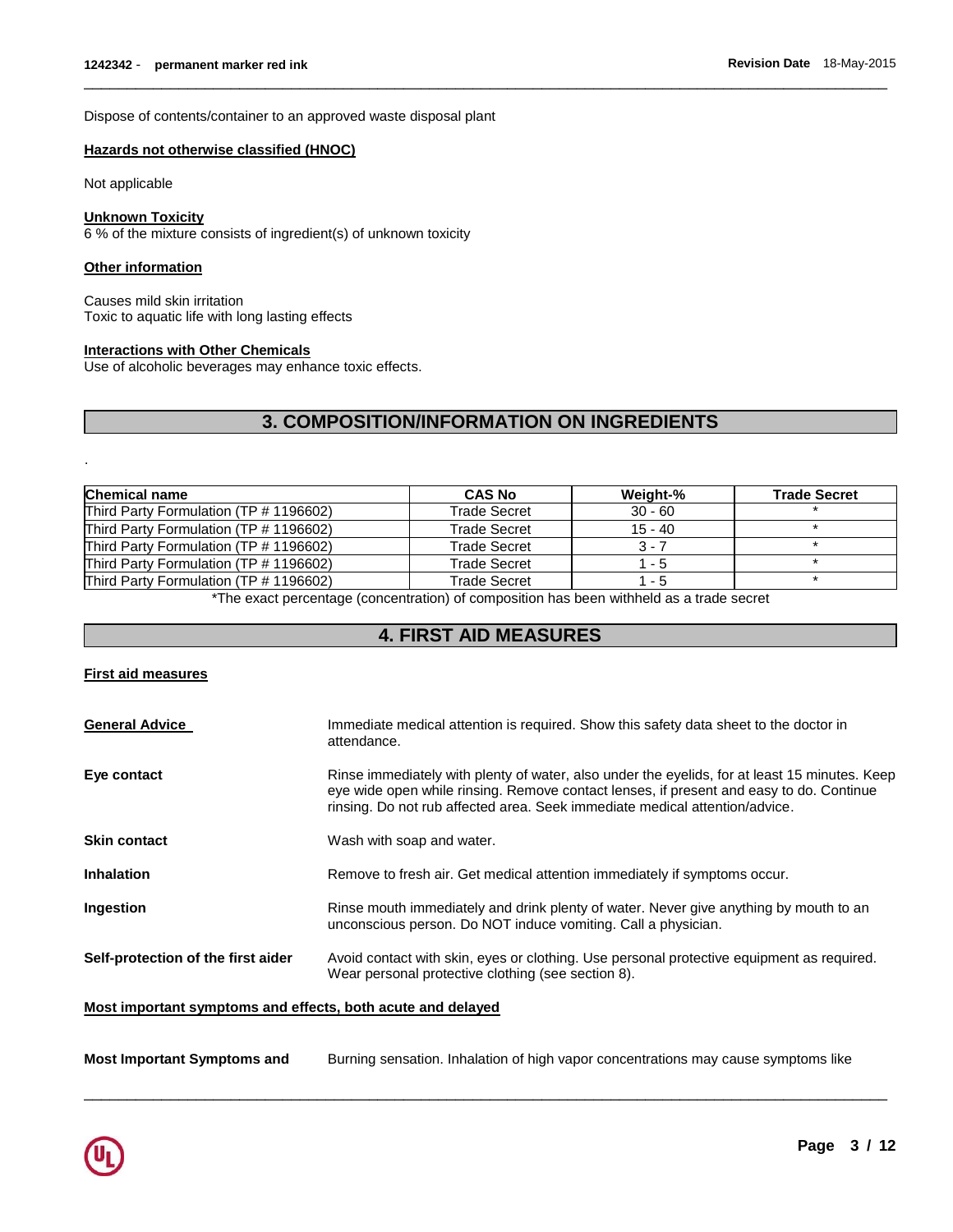**Effects** headache, dizziness, tiredness, nausea and vomiting.

 $\overline{\phantom{a}}$  ,  $\overline{\phantom{a}}$  ,  $\overline{\phantom{a}}$  ,  $\overline{\phantom{a}}$  ,  $\overline{\phantom{a}}$  ,  $\overline{\phantom{a}}$  ,  $\overline{\phantom{a}}$  ,  $\overline{\phantom{a}}$  ,  $\overline{\phantom{a}}$  ,  $\overline{\phantom{a}}$  ,  $\overline{\phantom{a}}$  ,  $\overline{\phantom{a}}$  ,  $\overline{\phantom{a}}$  ,  $\overline{\phantom{a}}$  ,  $\overline{\phantom{a}}$  ,  $\overline{\phantom{a}}$ 

#### **Indication of any immediate medical attention and special treatment needed**

**Notes to Physician**  Treat symptomatically.

## **5. FIRE-FIGHTING MEASURES**

#### **Suitable Extinguishing Media**

Use extinguishing measures that are appropriate to local circumstances and the surrounding environment.

#### **Unsuitable extinguishing media**

CAUTION: Use of water spray when fighting fire may be inefficient.

| Specific hazards arising from the chemical<br>No information available. |                 |  |
|-------------------------------------------------------------------------|-----------------|--|
| <b>Uniform Fire Code</b>                                                | Irritant: Solid |  |
| <b>Explosion Data</b><br><b>Sensitivity to Mechanical Impact</b>        | None.           |  |
| <b>Sensitivity to Static Discharge</b>                                  | None.           |  |
|                                                                         |                 |  |

### **Protective equipment and precautions for firefighters**

As in any fire, wear self-contained breathing apparatus pressure-demand, MSHA/NIOSH (approved or equivalent) and full protective gear.

## **6. ACCIDENTAL RELEASE MEASURES**

#### **Personal precautions, protective equipment and emergency procedures**

| <b>Personal precautions</b>                          | Avoid contact with skin, eyes or clothing. Ensure adequate ventilation. Use personal<br>protective equipment as required. Evacuate personnel to safe areas. |  |
|------------------------------------------------------|-------------------------------------------------------------------------------------------------------------------------------------------------------------|--|
| <b>Other Information</b>                             | Refer to protective measures listed in Sections 7 and 8.                                                                                                    |  |
| <b>Environmental precautions</b>                     |                                                                                                                                                             |  |
| <b>Environmental precautions</b>                     | Prevent further leakage or spillage if safe to do so.                                                                                                       |  |
| Methods and material for containment and cleaning up |                                                                                                                                                             |  |
| <b>Methods for containment</b>                       | Prevent further leakage or spillage if safe to do so.                                                                                                       |  |
| Methods for cleaning up                              | Pick up and transfer to properly labeled containers.                                                                                                        |  |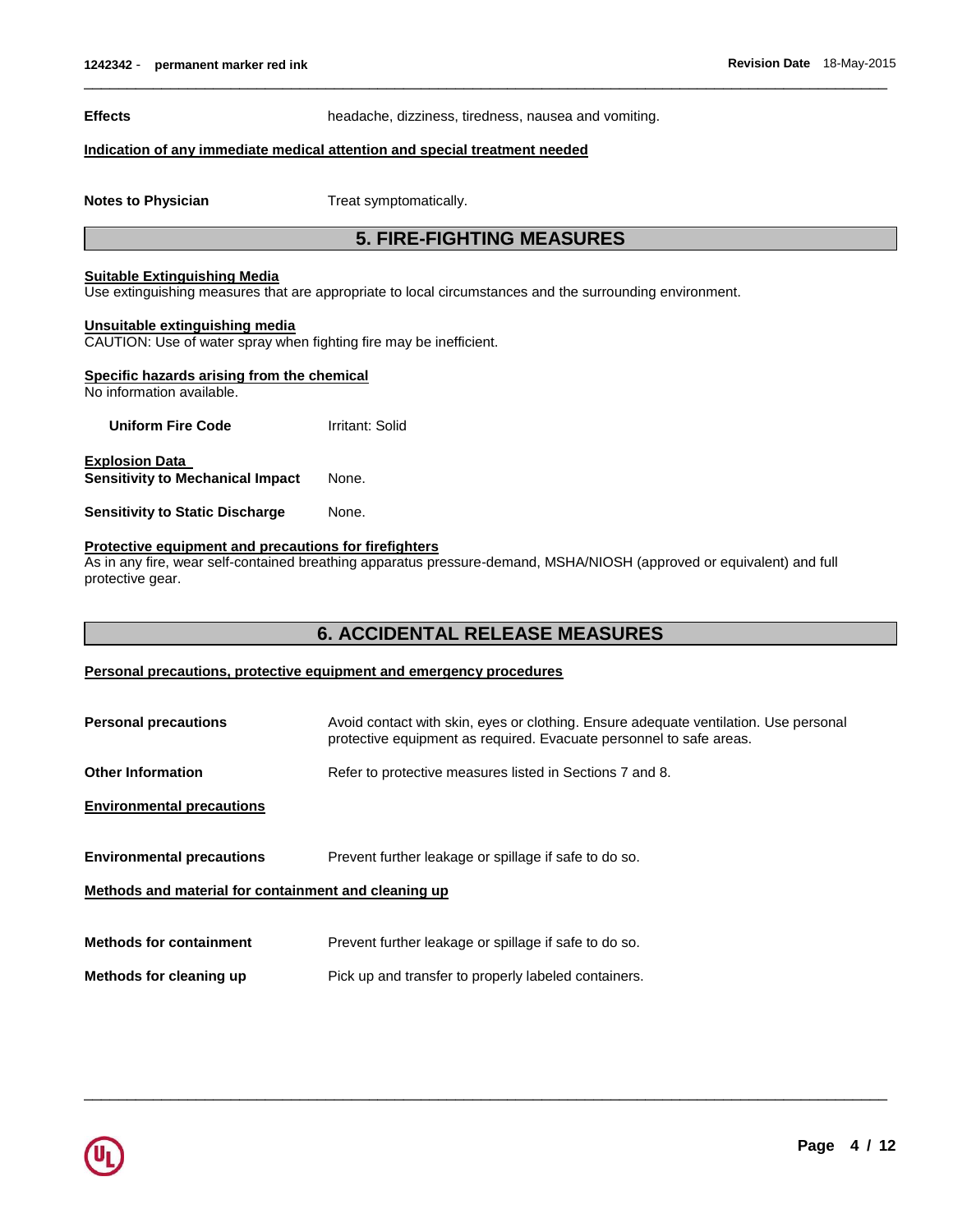## **7. HANDLING AND STORAGE**

 $\overline{\phantom{a}}$  ,  $\overline{\phantom{a}}$  ,  $\overline{\phantom{a}}$  ,  $\overline{\phantom{a}}$  ,  $\overline{\phantom{a}}$  ,  $\overline{\phantom{a}}$  ,  $\overline{\phantom{a}}$  ,  $\overline{\phantom{a}}$  ,  $\overline{\phantom{a}}$  ,  $\overline{\phantom{a}}$  ,  $\overline{\phantom{a}}$  ,  $\overline{\phantom{a}}$  ,  $\overline{\phantom{a}}$  ,  $\overline{\phantom{a}}$  ,  $\overline{\phantom{a}}$  ,  $\overline{\phantom{a}}$ 

#### **Precautions for safe handling**

| <b>Handling</b>              | Handle in accordance with good industrial hygiene and safety practice. Avoid contact with<br>skin, eyes or clothing. Do not eat, drink or smoke when using this product. Take off<br>contaminated clothing and wash before reuse. |  |
|------------------------------|-----------------------------------------------------------------------------------------------------------------------------------------------------------------------------------------------------------------------------------|--|
|                              | Conditions for safe storage, including any incompatibilities                                                                                                                                                                      |  |
| <b>Storage</b>               | Keep containers tightly closed in a dry, cool and well-ventilated place. Store locked up.<br>Keep out of the reach of children.                                                                                                   |  |
| <b>Incompatible Products</b> | Strong oxidizing agents. Strong acids. Strong bases.                                                                                                                                                                              |  |

## **8. EXPOSURE CONTROLS/PERSONAL PROTECTION**

#### **Control parameters**

**Exposure Guidelines** The following ingredients are the only ingredients of the product above the cut-off level (or level that contributes to the hazard classification of the mixture) which have an exposure limit applicable in the region for which this safety data sheet is intended or other recommended limit. At this time, the other relevant constituents have no known exposure limits from the sources listed here

| <b>Chemical name</b>    | <b>ACGIH TLV</b> | <b>OSHA PEL</b>                        | <b>NIOSH IDLH</b>           |
|-------------------------|------------------|----------------------------------------|-----------------------------|
| Third Party Formulation | STEL: 100 ppm    | (vacated) TWA: 100 ppm                 | <b>TWA: 100 ppm</b>         |
| (TP # 1196602)          | TWA: 50 ppm      | (vacated) TWA: $360 \,\mathrm{mg/m^3}$ | TWA: $360 \text{ mg/m}^3$   |
|                         |                  | (vacated) STEL: 150 ppm                | STEL: 150 ppm               |
|                         |                  | (vacated) STEL: $540 \text{ mg/m}^3$   | STEL: $540 \text{ mg/m}^3$  |
| Third Party Formulation | TWA: 100 ppm     | TWA: 200 ppm                           | IDLH: 800 ppm               |
| (TP # 1196602)          |                  | TWA: $500 \text{ mg/m}^3$              | TWA: 200 ppm                |
|                         |                  | (vacated) TWA: 200 ppm                 | TWA: $500 \text{ mg/m}^3$   |
|                         |                  | (vacated) TWA: 500 mg/m $3$            | STEL: 250 ppm               |
|                         |                  | (vacated) STEL: 250 ppm                | STEL: 625 mg/m <sup>3</sup> |
|                         |                  | (vacated) STEL: $625 \text{ mg/m}^3$   |                             |

*ACGIH TLV: American Conference of Governmental Industrial Hygienists - Threshold Limit Value OSHA PEL: Occupational Safety and Health Administration - Permissible Exposure Limits NIOSH IDLH Immediately Dangerous to Life or Health* 

**Other Exposure Guidelines** Vacated limits revoked by the Court of Appeals decision in AFL-CIO v. OSHA, 965 F.2d 962 (11th Cir., 1992)

\_\_\_\_\_\_\_\_\_\_\_\_\_\_\_\_\_\_\_\_\_\_\_\_\_\_\_\_\_\_\_\_\_\_\_\_\_\_\_\_\_\_\_\_\_\_\_\_\_\_\_\_\_\_\_\_\_\_\_\_\_\_\_\_\_\_\_\_\_\_\_\_\_\_\_\_\_\_\_\_\_\_\_\_\_\_\_\_\_\_\_\_\_

**Appropriate engineering controls**

**Engineering Measures Showers** 

Eyewash stations Ventilation systems

#### **Individual protection measures, such as personal protective equipment**

**Eye/face protection Tight sealing safety goggles.** 

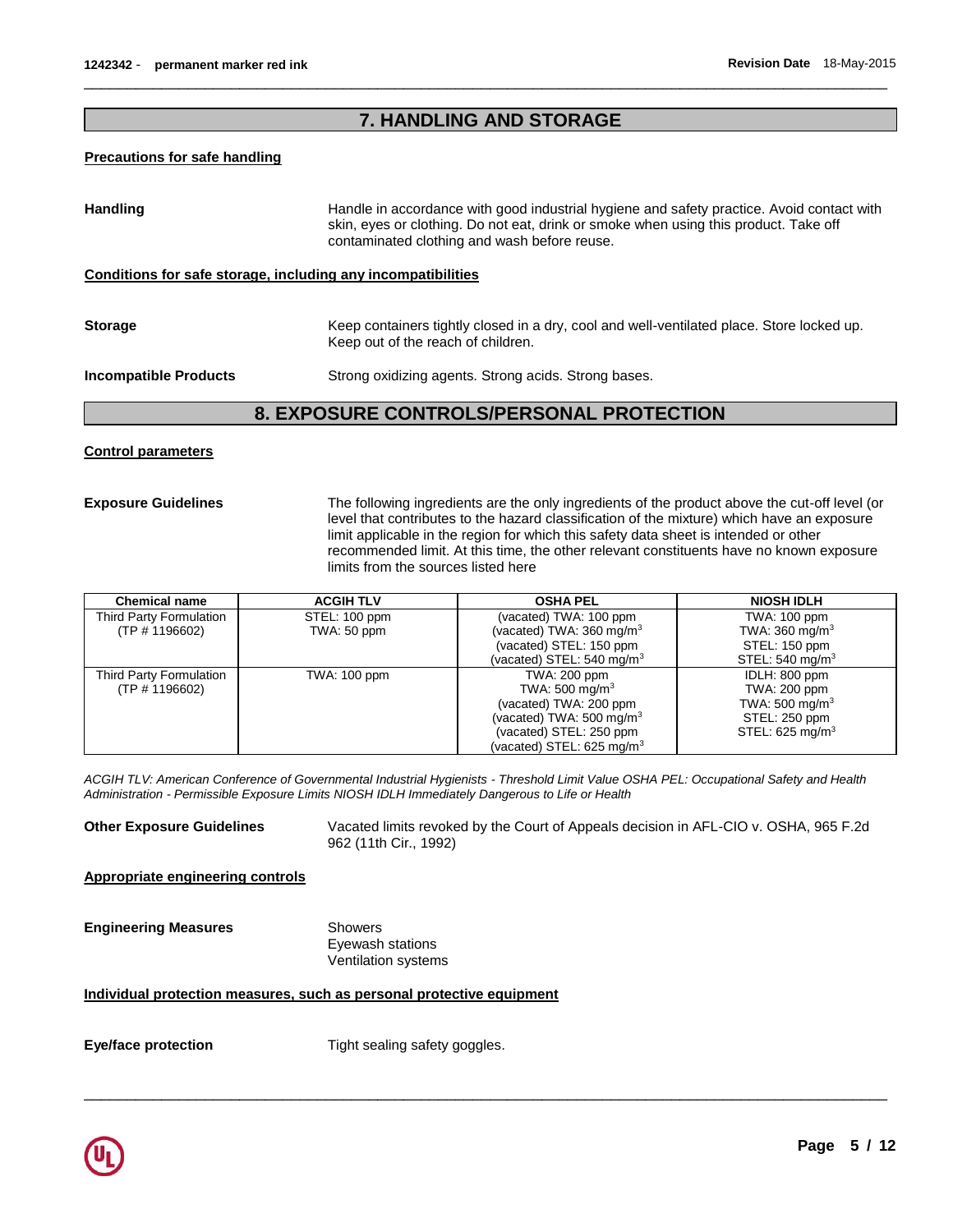| Skin and body protection      | Wear protective gloves and protective clothing.                                                                                                                                                                                                                                                                                  |
|-------------------------------|----------------------------------------------------------------------------------------------------------------------------------------------------------------------------------------------------------------------------------------------------------------------------------------------------------------------------------|
| <b>Respiratory protection</b> | If exposure limits are exceeded or irritation is experienced, NIOSH/MSHA approved<br>respiratory protection should be worn. Positive-pressure supplied air respirators may be<br>required for high airborne contaminant concentrations. Respiratory protection must be<br>provided in accordance with current local regulations. |
| <b>Hygiene Measures</b>       | Handle in accordance with good industrial hygiene and safety practice. Avoid contact with<br>skin, eyes or clothing. Wear suitable gloves and eye/face protection. Do not eat, drink or<br>smoke when using this product. Wash hands before breaks and immediately after handling<br>the product.                                |

 $\overline{\phantom{a}}$  ,  $\overline{\phantom{a}}$  ,  $\overline{\phantom{a}}$  ,  $\overline{\phantom{a}}$  ,  $\overline{\phantom{a}}$  ,  $\overline{\phantom{a}}$  ,  $\overline{\phantom{a}}$  ,  $\overline{\phantom{a}}$  ,  $\overline{\phantom{a}}$  ,  $\overline{\phantom{a}}$  ,  $\overline{\phantom{a}}$  ,  $\overline{\phantom{a}}$  ,  $\overline{\phantom{a}}$  ,  $\overline{\phantom{a}}$  ,  $\overline{\phantom{a}}$  ,  $\overline{\phantom{a}}$ 

# **9. PHYSICAL AND CHEMICAL PROPERTIES**

### **Physical and Chemical Properties**

| <b>Physical state</b>                                   | Solid                    |                       |                          |
|---------------------------------------------------------|--------------------------|-----------------------|--------------------------|
| Appearance                                              | Red                      | Odor                  | Alcohol                  |
| Color                                                   | No information available | <b>Odor Threshold</b> | No information available |
| <b>Property</b>                                         | <b>Values</b>            | <b>Remarks Method</b> |                          |
| рH                                                      | No data available        | None known            |                          |
| <b>Melting / freezing point</b>                         | No data available        | None known            |                          |
| Boiling point / boiling range                           | No data available        | None known            |                          |
| <b>Flash Point</b>                                      | No data available        | None known            |                          |
| <b>Evaporation Rate</b>                                 | No data available        | None known            |                          |
| Flammability (solid, gas)                               | No data available        | None known            |                          |
| <b>Flammability Limit in Air</b>                        |                          |                       |                          |
| <b>Upper flammability limit</b>                         | No data available        |                       |                          |
| Lower flammability limit                                | No data available        |                       |                          |
| Vapor pressure                                          | No data available        | None known            |                          |
| Vapor density                                           | No data available        | None known            |                          |
| <b>Specific Gravity</b>                                 | No data available        | None known            |                          |
| <b>Water Solubility</b>                                 | Difficult solubility     | None known            |                          |
| Solubility in other solvents                            | No data available        | None known            |                          |
| Partition coefficient: n-octanol/waterNo data available |                          | None known            |                          |
| <b>Autoignition temperature</b>                         | No data available        | None known            |                          |
| <b>Decomposition temperature</b>                        | No data available        | None known            |                          |
| <b>Kinematic viscosity</b>                              | No data available        | None known            |                          |
| <b>Dynamic viscosity</b>                                | 4.5                      | None known            |                          |
| <b>Explosive properties</b>                             | No data available        |                       |                          |
| <b>Oxidizing properties</b>                             | No data available        |                       |                          |
| <b>Other Information</b>                                |                          |                       |                          |
| <b>Softening Point</b>                                  | No data available        |                       |                          |
| <b>VOC Content (%)</b>                                  | No data available        |                       |                          |
| <b>Particle Size</b>                                    | No data available        |                       |                          |
| <b>Particle Size Distribution</b>                       |                          |                       |                          |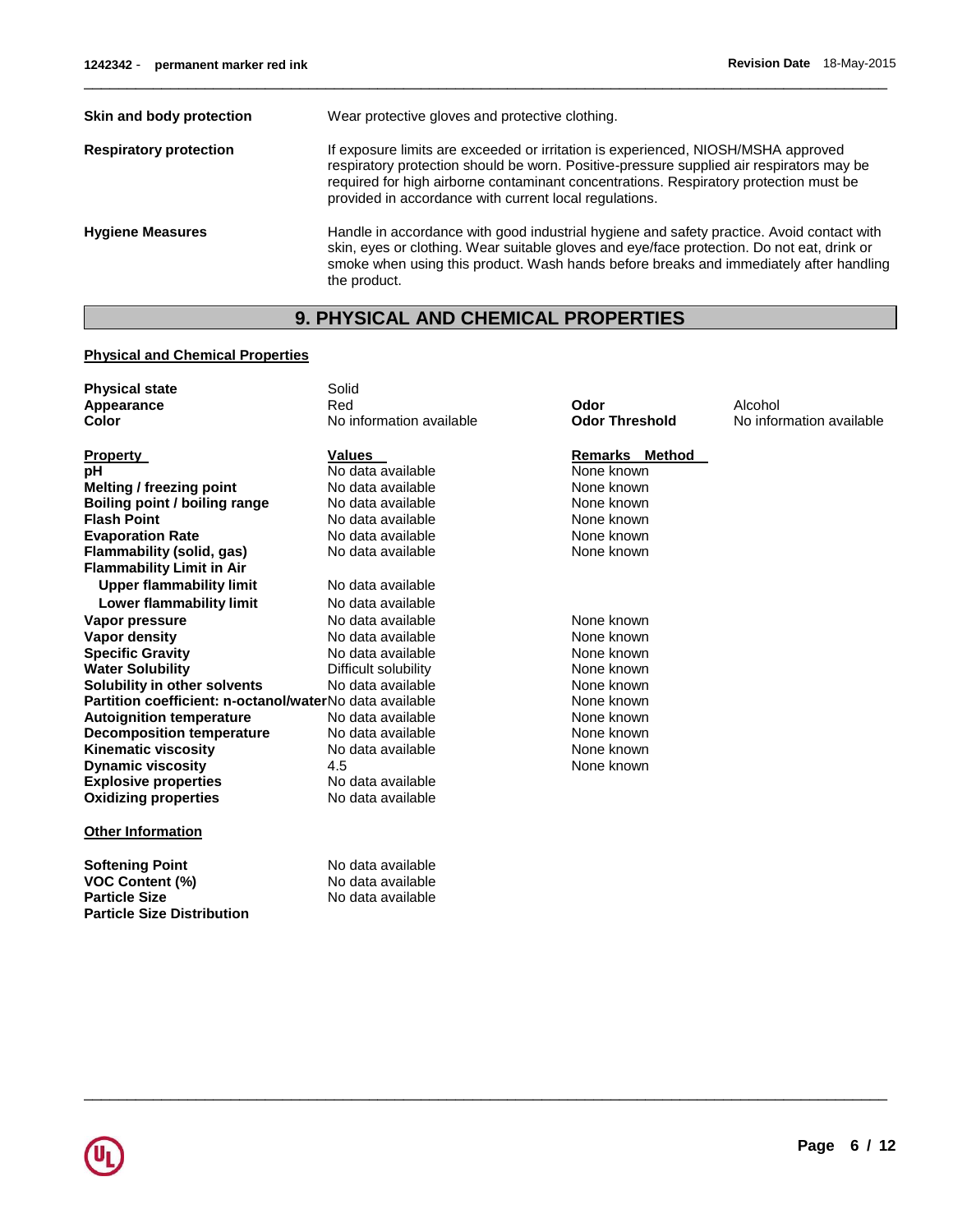## **10. STABILITY AND REACTIVITY**

 $\overline{\phantom{a}}$  ,  $\overline{\phantom{a}}$  ,  $\overline{\phantom{a}}$  ,  $\overline{\phantom{a}}$  ,  $\overline{\phantom{a}}$  ,  $\overline{\phantom{a}}$  ,  $\overline{\phantom{a}}$  ,  $\overline{\phantom{a}}$  ,  $\overline{\phantom{a}}$  ,  $\overline{\phantom{a}}$  ,  $\overline{\phantom{a}}$  ,  $\overline{\phantom{a}}$  ,  $\overline{\phantom{a}}$  ,  $\overline{\phantom{a}}$  ,  $\overline{\phantom{a}}$  ,  $\overline{\phantom{a}}$ 

#### **Reactivity**

No data available.

#### **Chemical stability**

Stable under recommended storage conditions.

#### **Possibility of Hazardous Reactions**

None under normal processing.

#### **Conditions to avoid**

None known based on information supplied.

#### **Incompatible materials**

Strong oxidizing agents. Strong acids. Strong bases.

#### **Hazardous Decomposition Products**

None known based on information supplied.

## **11. TOXICOLOGICAL INFORMATION**

#### **Information on likely routes of exposure**

| <b>Product Information</b> |                                                                                                                                                                                                                                                          |
|----------------------------|----------------------------------------------------------------------------------------------------------------------------------------------------------------------------------------------------------------------------------------------------------|
| <b>Inhalation</b>          | Specific test data for the substance or mixture is not available. May cause irritation of<br>respiratory tract. May cause drowsiness or dizziness.                                                                                                       |
| Eye contact                | Specific test data for the substance or mixture is not available. Causes serious eye<br>damage. (based on components). Severely irritating to eyes. May cause irreversible<br>damage to eyes.                                                            |
| <b>Skin contact</b>        | Specific test data for the substance or mixture is not available. May cause irritation.<br>Prolonged contact may cause redness and irritation.                                                                                                           |
| Ingestion                  | Specific test data for the substance or mixture is not available. Ingestion may cause<br>irritation to mucous membranes. Ingestion may cause gastrointestinal irritation, nausea,<br>vomiting and diarrhea. Harmful if swallowed. (based on components). |

#### **Component Information**

| <b>Chemical name</b>                      | Oral LD50                        | <b>Dermal LD50</b>       | <b>Inhalation LC50</b>     |
|-------------------------------------------|----------------------------------|--------------------------|----------------------------|
| Third Party Formulation (TP #<br>1196602) | (Rat)<br>= 5000 mg/kg            | $= 13$ g/kg (Rabbit)     | (Rat ) 6 h<br>> 7559 ppm   |
| Third Party Formulation (TP #<br>1196602) | Rat)<br>= 1870 mg/kg             | (Rabbit)<br>= 4049 mg/kg | $(Rat)$ 4 h<br>> 13548 ppm |
| Third Party Formulation (TP #             | Rat <sup>'</sup><br>= 6670 mg/kg |                          |                            |
|                                           |                                  |                          |                            |

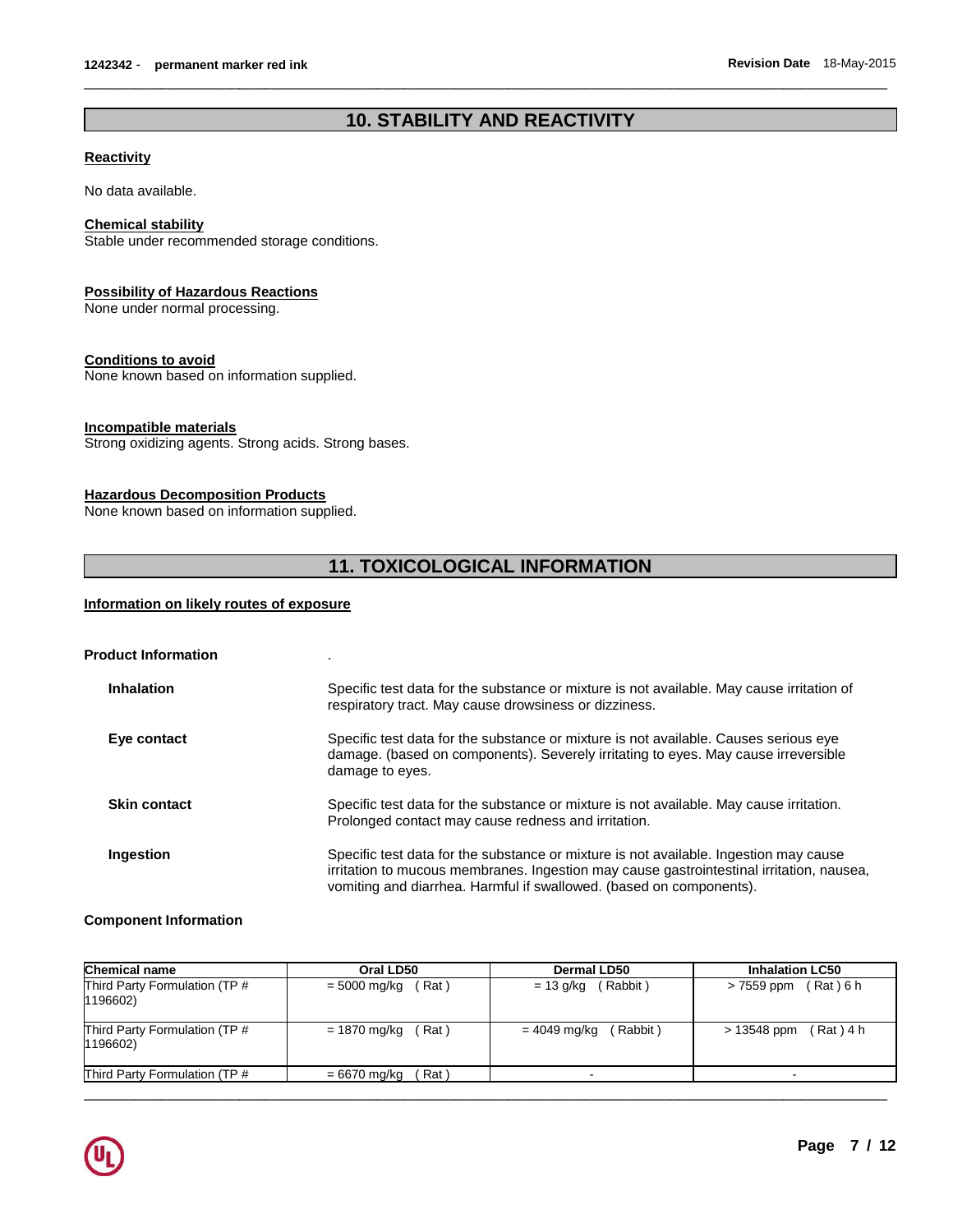| 1196602)                                  |                      |   |  |
|-------------------------------------------|----------------------|---|--|
| Third Party Formulation (TP #<br>1196602) | $= 1219$ mg/kg (Rat) | - |  |

 $\overline{\phantom{a}}$  ,  $\overline{\phantom{a}}$  ,  $\overline{\phantom{a}}$  ,  $\overline{\phantom{a}}$  ,  $\overline{\phantom{a}}$  ,  $\overline{\phantom{a}}$  ,  $\overline{\phantom{a}}$  ,  $\overline{\phantom{a}}$  ,  $\overline{\phantom{a}}$  ,  $\overline{\phantom{a}}$  ,  $\overline{\phantom{a}}$  ,  $\overline{\phantom{a}}$  ,  $\overline{\phantom{a}}$  ,  $\overline{\phantom{a}}$  ,  $\overline{\phantom{a}}$  ,  $\overline{\phantom{a}}$ 

#### **Information on toxicological effects**

**Symptoms** May cause blindness. Burning. Inhalation of high vapor concentrations may cause symptoms like headache, dizziness, tiredness, nausea and vomiting.

#### **Delayed and immediate effects as well as chronic effects from short and long-term exposure**

| <b>Sensitization</b>     | No information available.                                                                |
|--------------------------|------------------------------------------------------------------------------------------|
| <b>Mutagenic Effects</b> | Contains a known or suspected mutagen.                                                   |
| <b>Carcinogenicity</b>   | The table below indicates whether each agency has listed any ingredient as a carcinogen. |

| <b>Chemical name</b>                     | <b>ACGIH</b> | <b>IARC</b> | <b>NTP</b> | <b>OSHA</b> |
|------------------------------------------|--------------|-------------|------------|-------------|
| Third Party Formulation (TP<br>#1196602) |              | Group 3     |            |             |
| Third Party Formulation (TP<br>#1196602) |              | Group 3     |            |             |

*IARC (International Agency for Research on Cancer)*

*Group 3 - Not Classifiable as to Carcinogenicity in Humans* 

| <b>Reproductive toxicity</b>                       | No information available.                                                                                                                                                                                                                                                                                                                                                                                                                                                                                                                                                                                                                                      |
|----------------------------------------------------|----------------------------------------------------------------------------------------------------------------------------------------------------------------------------------------------------------------------------------------------------------------------------------------------------------------------------------------------------------------------------------------------------------------------------------------------------------------------------------------------------------------------------------------------------------------------------------------------------------------------------------------------------------------|
| <b>STOT - single exposure</b>                      | Based on classification criteria from the 2012 OSHA Hazard Communication Standard (29<br>CFR 1910.1200), this product has been determined to cause systemic target organ toxicity<br>from acute exposure. (STOT SE). If this product is a mixture, the classification is not based<br>on toxicology studies for this product, but is based solely on toxicology studies for<br>ingredients found within this product. Detailed substance and/or ingredient information may<br>be provided in other sections of this SDS. Target organs effects listed in this document may<br>result from a single overexposure to this product. Central nervous system (CNS). |
| <b>STOT</b> - repeated exposure                    | No information available.                                                                                                                                                                                                                                                                                                                                                                                                                                                                                                                                                                                                                                      |
| <b>Chronic Toxicity</b>                            | Contains a known or suspected mutagen. Possible risk of irreversible effects. Carcinogenic<br>potential is unknown.                                                                                                                                                                                                                                                                                                                                                                                                                                                                                                                                            |
| <b>Target Organ Effects</b>                        | Respiratory system. Eyes. Skin. May affect the genetic material in germ cells (sperm and<br>eggs). Central Nervous System (CNS). Gastrointestinal tract (GI).                                                                                                                                                                                                                                                                                                                                                                                                                                                                                                  |
| <b>Aspiration Hazard</b>                           | No information available.                                                                                                                                                                                                                                                                                                                                                                                                                                                                                                                                                                                                                                      |
| Numerical measures of toxicity Product Information |                                                                                                                                                                                                                                                                                                                                                                                                                                                                                                                                                                                                                                                                |

\_\_\_\_\_\_\_\_\_\_\_\_\_\_\_\_\_\_\_\_\_\_\_\_\_\_\_\_\_\_\_\_\_\_\_\_\_\_\_\_\_\_\_\_\_\_\_\_\_\_\_\_\_\_\_\_\_\_\_\_\_\_\_\_\_\_\_\_\_\_\_\_\_\_\_\_\_\_\_\_\_\_\_\_\_\_\_\_\_\_\_\_\_

#### **The following values are calculated based on chapter 3.1 of the GHS document**

**ATEmix (oral)** 1,154.00 mg/kg **ATEmix (dermal)**

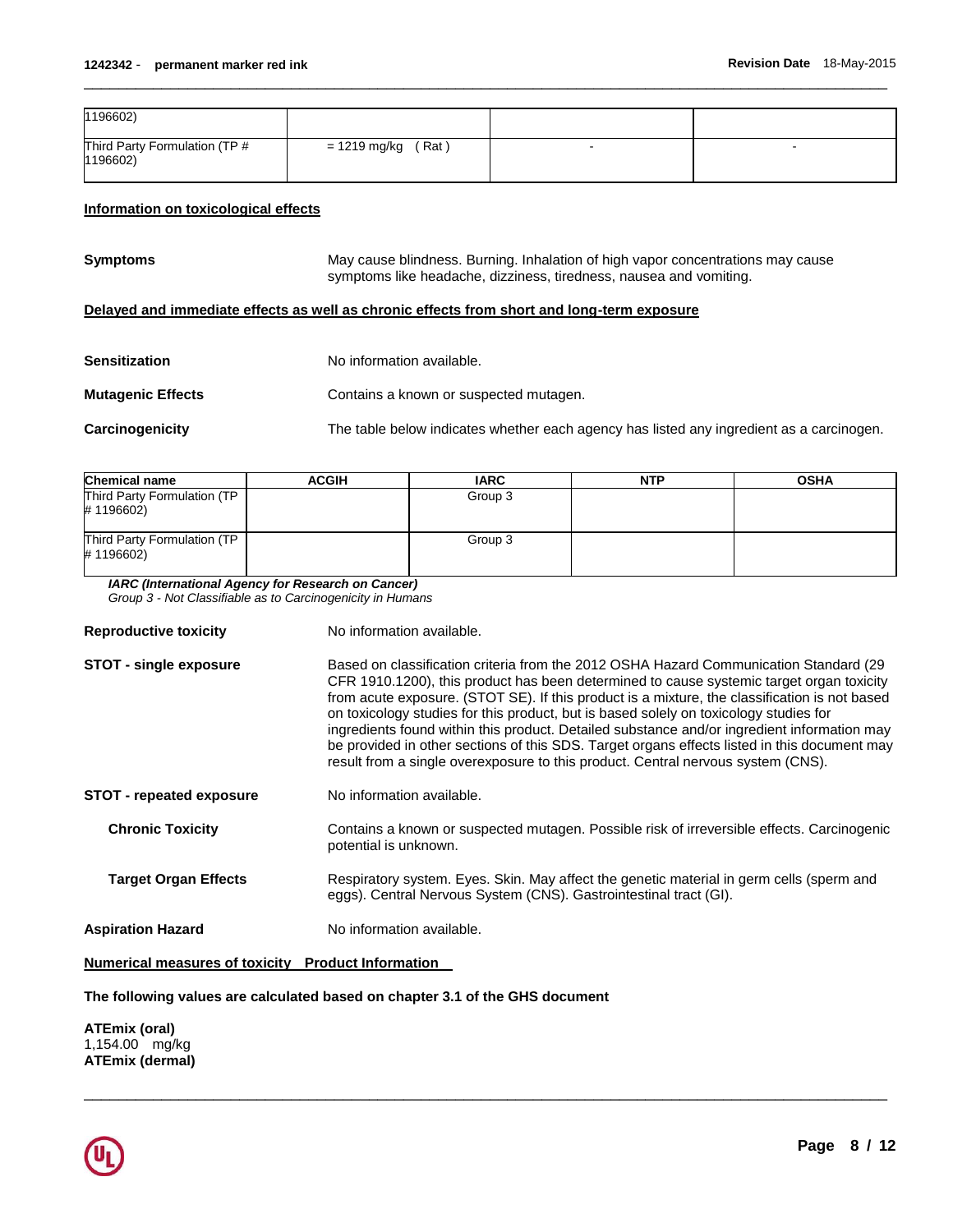#### 8,336.00 mg/kg (ATE)

## **12. ECOLOGICAL INFORMATION**

 $\overline{\phantom{a}}$  ,  $\overline{\phantom{a}}$  ,  $\overline{\phantom{a}}$  ,  $\overline{\phantom{a}}$  ,  $\overline{\phantom{a}}$  ,  $\overline{\phantom{a}}$  ,  $\overline{\phantom{a}}$  ,  $\overline{\phantom{a}}$  ,  $\overline{\phantom{a}}$  ,  $\overline{\phantom{a}}$  ,  $\overline{\phantom{a}}$  ,  $\overline{\phantom{a}}$  ,  $\overline{\phantom{a}}$  ,  $\overline{\phantom{a}}$  ,  $\overline{\phantom{a}}$  ,  $\overline{\phantom{a}}$ 

#### **Ecotoxicity**

Toxic to aquatic life with long lasting effects.

| <b>Chemical name</b>                      | <b>Toxicity to Algae</b>                           | Toxicity to Fish                                                                                   | <b>Toxicity to</b><br><b>Microorganisms</b>                                                                 | Daphnia Magna (Water<br>Flea)                            |
|-------------------------------------------|----------------------------------------------------|----------------------------------------------------------------------------------------------------|-------------------------------------------------------------------------------------------------------------|----------------------------------------------------------|
| Third Party Formulation (TP)<br>#1196602) |                                                    | 96h LC50: $= 20.8$ g/L<br>(Pimephales promelas) 96h<br>LC50: 4600 - 10000 mg/L<br>(Leuciscus idus) |                                                                                                             | 48h EC50: = 23300 mg/L                                   |
| Third Party Formulation (TP)<br>#1196602) |                                                    | 96h LC50: $= 4480$ mg/L<br>(Pimephales promelas)                                                   | $EC50 = 17700$ mg/L 5 min<br>$EC50 = 45000$ mg/L 5 h<br>$EC50 = 8686$ mg/L 15 min<br>$EC50 = 980$ mg/L 12 h | 48h EC50: 3339 - 3977<br>mg/L 48h EC50: $=$ 3642<br>mq/L |
| Third Party Formulation (TP)<br>#1196602) | 72h EC50: $=$ 36 mg/L<br>(Desmodesmus subspicatus) | 96h LC50: $=$ 5.6 mg/L<br>(Cyprinus carpio)                                                        |                                                                                                             | 48h EC50: $=$ 5.2 mg/L                                   |

### **Persistence and Degradability**

No information available.

#### **Bioaccumulation**

| <b>Chemical name</b>                   | Log Pow  |
|----------------------------------------|----------|
| Third Party Formulation (TP # 1196602) | $-0.437$ |
| Third Party Formulation (TP # 1196602) | 0.34     |
| Third Party Formulation (TP # 1196602) |          |

\_\_\_\_\_\_\_\_\_\_\_\_\_\_\_\_\_\_\_\_\_\_\_\_\_\_\_\_\_\_\_\_\_\_\_\_\_\_\_\_\_\_\_\_\_\_\_\_\_\_\_\_\_\_\_\_\_\_\_\_\_\_\_\_\_\_\_\_\_\_\_\_\_\_\_\_\_\_\_\_\_\_\_\_\_\_\_\_\_\_\_\_\_

#### **Other adverse effects**

No information available.

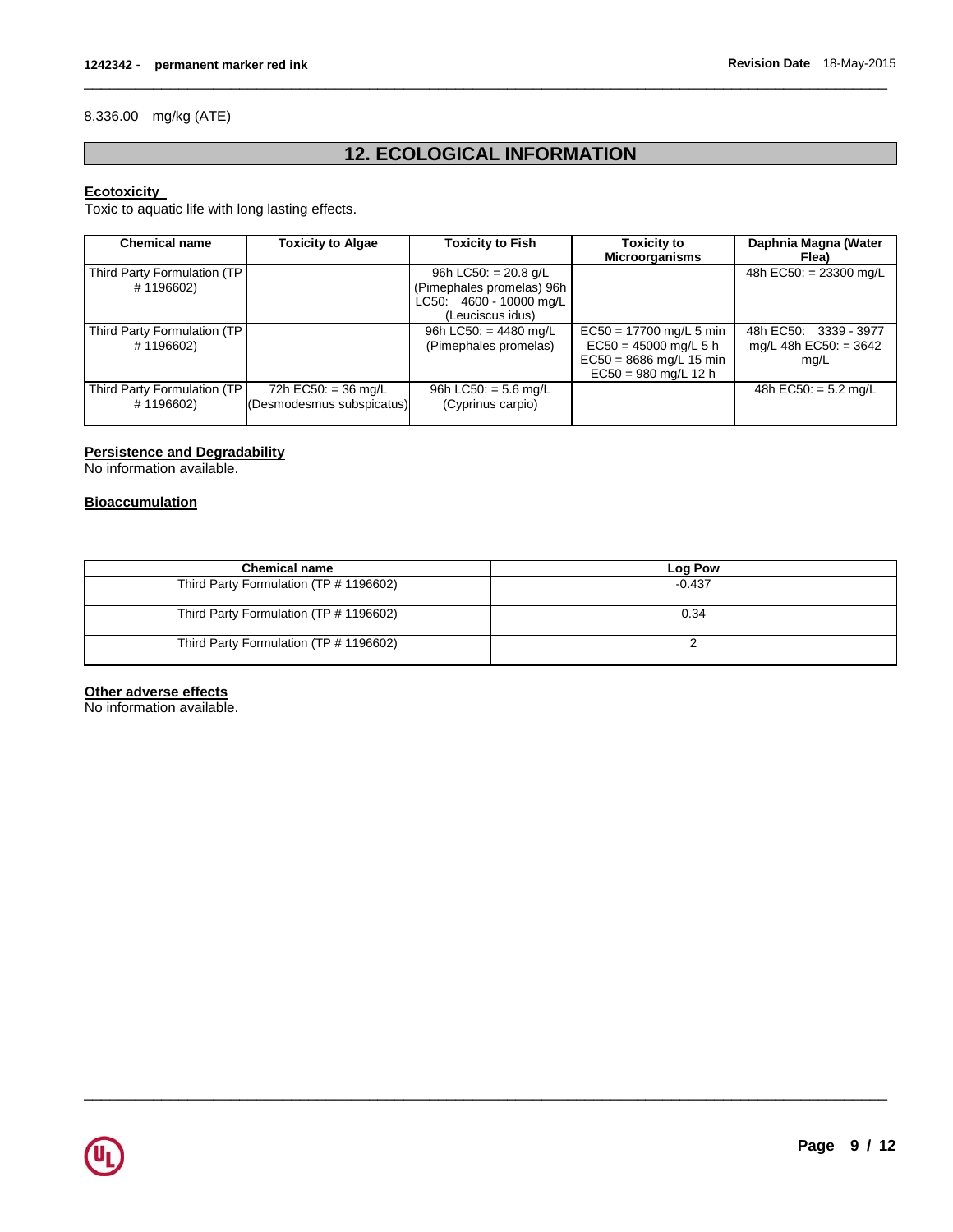## **13. DISPOSAL CONSIDERATIONS**

 $\overline{\phantom{a}}$  ,  $\overline{\phantom{a}}$  ,  $\overline{\phantom{a}}$  ,  $\overline{\phantom{a}}$  ,  $\overline{\phantom{a}}$  ,  $\overline{\phantom{a}}$  ,  $\overline{\phantom{a}}$  ,  $\overline{\phantom{a}}$  ,  $\overline{\phantom{a}}$  ,  $\overline{\phantom{a}}$  ,  $\overline{\phantom{a}}$  ,  $\overline{\phantom{a}}$  ,  $\overline{\phantom{a}}$  ,  $\overline{\phantom{a}}$  ,  $\overline{\phantom{a}}$  ,  $\overline{\phantom{a}}$ 

#### **Waste treatment methods**

| <b>Disposal methods</b>       | This material, as supplied, is not a hazardous waste according to Federal regulations (40<br>CFR 261). This material could become a hazardous waste if it is mixed with or otherwise<br>comes in contact with a hazardous waste, if chemical additions are made to this material, or<br>if the material is processed or otherwise altered. Consult 40 CFR 261 to determine whether<br>the altered material is a hazardous waste. Consult the appropriate state, regional, or local<br>regulations for additional requirements. |
|-------------------------------|--------------------------------------------------------------------------------------------------------------------------------------------------------------------------------------------------------------------------------------------------------------------------------------------------------------------------------------------------------------------------------------------------------------------------------------------------------------------------------------------------------------------------------|
| <b>Contaminated Packaging</b> | Dispose of contents/containers in accordance with local regulations.                                                                                                                                                                                                                                                                                                                                                                                                                                                           |

#### **California Hazardous Waste Codes** 331

This product contains one or more substances that are listed with the State of California as a hazardous waste.

| <b>Chemical name</b>                   | <b>California Hazardous Waste</b> |
|----------------------------------------|-----------------------------------|
| Third Party Formulation (TP # 1196602) | Toxic                             |
|                                        | lanitable                         |

# **14. TRANSPORT INFORMATION**

|                                                                   | <b>15 DECIII ATODY INEODMATION</b>                                                              |
|-------------------------------------------------------------------|-------------------------------------------------------------------------------------------------|
| <b>ADN</b>                                                        | Not regulated                                                                                   |
| <b>ADR</b>                                                        | Not regulated                                                                                   |
| RID                                                               | Not regulated                                                                                   |
| <b>IMDG/IMO</b><br><b>Hazard Class</b><br><b>Marine Pollutant</b> | Not regulated<br>N/A<br>Product is a marine pollutant according to the criteria set by IMDG/IMO |
| <b>IATA</b><br><b>Proper Shipping Name</b><br><b>Hazard Class</b> | Not regulated<br><b>NON REGULATED</b><br>N/A                                                    |
| <b>ICAO</b>                                                       | Not regulated                                                                                   |
| <b>MEX</b>                                                        | Not regulated                                                                                   |
| <b>TDG</b>                                                        | Not regulated                                                                                   |
| <b>DOT</b><br><b>Proper Shipping Name</b><br><b>Hazard Class</b>  | <b>NOT REGULATED</b><br>NON REGULATED<br>N/A                                                    |

\_\_\_\_\_\_\_\_\_\_\_\_\_\_\_\_\_\_\_\_\_\_\_\_\_\_\_\_\_\_\_\_\_\_\_\_\_\_\_\_\_\_\_\_\_\_\_\_\_\_\_\_\_\_\_\_\_\_\_\_\_\_\_\_\_\_\_\_\_\_\_\_\_\_\_\_\_\_\_\_\_\_\_\_\_\_\_\_\_\_\_\_\_

#### **15. REGULATORY INFORMATION International Inventories**

| <b>TSCA</b> | Not determined |
|-------------|----------------|
| DSL         | Not determined |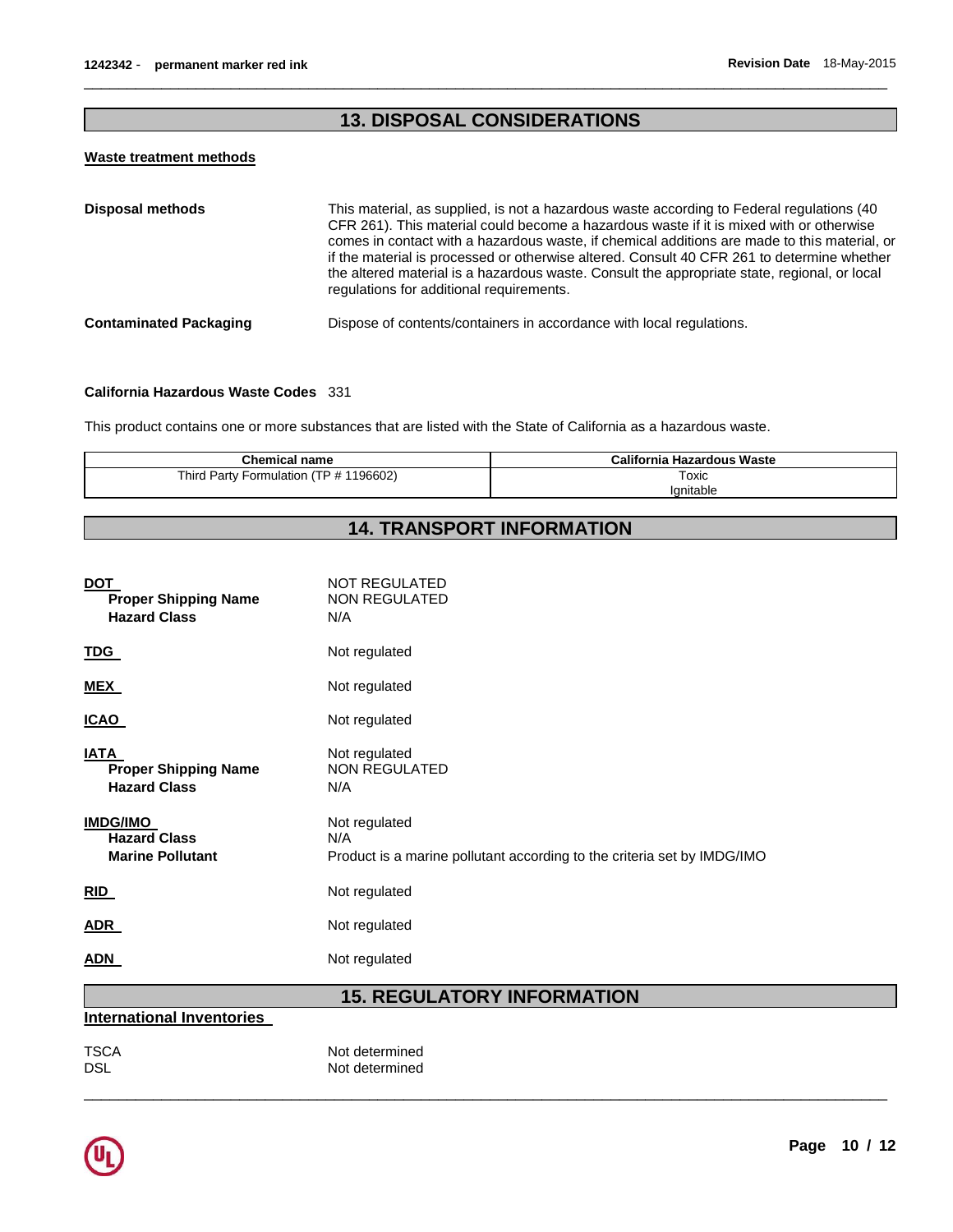**TSCA** - United States Toxic Substances Control Act Section 8(b) Inventory **DSL/NDSL** - Canadian Domestic Substances List/Non-Domestic Substances List

#### **US Federal Regulations**

#### **SARA 313**

Section 313 of Title III of the Superfund Amendments and Reauthorization Act of 1986 (SARA). This product contains a chemical or chemicals which are subject to the reporting requirements of the Act and Title 40 of the Code of Federal Regulations, Part 372

 $\overline{\phantom{a}}$  ,  $\overline{\phantom{a}}$  ,  $\overline{\phantom{a}}$  ,  $\overline{\phantom{a}}$  ,  $\overline{\phantom{a}}$  ,  $\overline{\phantom{a}}$  ,  $\overline{\phantom{a}}$  ,  $\overline{\phantom{a}}$  ,  $\overline{\phantom{a}}$  ,  $\overline{\phantom{a}}$  ,  $\overline{\phantom{a}}$  ,  $\overline{\phantom{a}}$  ,  $\overline{\phantom{a}}$  ,  $\overline{\phantom{a}}$  ,  $\overline{\phantom{a}}$  ,  $\overline{\phantom{a}}$ 

| <b>Chemical name</b>                     | <b>CAS No</b> | Weight-% | SARA 313 - Threshold<br>Values % |
|------------------------------------------|---------------|----------|----------------------------------|
| Third Party Formulation (TP # 1196602) - |               | $3 - 7$  | 1.0                              |
| <b>SARA 311/312 Hazard Categories</b>    |               |          |                                  |
| <b>Acute Health Hazard</b>               | Yes           |          |                                  |
| <b>Chronic Health Hazard</b>             | Yes           |          |                                  |
| <b>Fire Hazard</b>                       | No            |          |                                  |
| Sudden release of pressure hazard        | No            |          |                                  |
| <b>Reactive Hazard</b>                   | No            |          |                                  |

#### **CWA (Clean Water Act)**

This product does not contain any substances regulated as pollutants pursuant to the Clean Water Act (40 CFR 122.21 and 40 CFR 122.42)

#### **CERCLA**

This material, as supplied, does not contain any substances regulated as hazardous substances under the Comprehensive Environmental Response Compensation and Liability Act (CERCLA) (40 CFR 302) or the Superfund Amendments and Reauthorization Act (SARA) (40 CFR 355). There may be specific reporting requirements at the local, regional, or state level pertaining to releases of this material

#### **US State Regulations**

#### **California Proposition 65**

This product does not contain any Proposition 65 chemicals.

#### **U.S. State Right-to-Know Regulations**

| <b>Chemical name</b>                   | <b>New Jersey</b> | l Massachusetts I | Pennsvlvania | Rhode Island | <b>Illinois</b> |
|----------------------------------------|-------------------|-------------------|--------------|--------------|-----------------|
| Third Party Formulation (TP # 1196602) |                   |                   |              |              |                 |
| Third Party Formulation (TP # 1196602) |                   |                   |              |              |                 |
| Third Party Formulation (TP # 1196602) |                   |                   |              |              |                 |

#### **International Regulations**

### **Mexico**

.

### **National occupational exposure limits**

| <b>Chemical name</b>                   | <b>Carcinogen Status</b> | <b>Exposure Limits</b>    |
|----------------------------------------|--------------------------|---------------------------|
| Third Party Formulation (TP # 1196602) |                          | Mexico: TWA 200 ppm       |
|                                        |                          | Mexico: TWA 500 mg/m $3$  |
|                                        |                          | Mexico: STEL 250 ppm      |
|                                        |                          | Mexico: STEL 625 mg/m $3$ |

\_\_\_\_\_\_\_\_\_\_\_\_\_\_\_\_\_\_\_\_\_\_\_\_\_\_\_\_\_\_\_\_\_\_\_\_\_\_\_\_\_\_\_\_\_\_\_\_\_\_\_\_\_\_\_\_\_\_\_\_\_\_\_\_\_\_\_\_\_\_\_\_\_\_\_\_\_\_\_\_\_\_\_\_\_\_\_\_\_\_\_\_\_

*Mexico - Occupational Exposure Limits - Carcinogens*